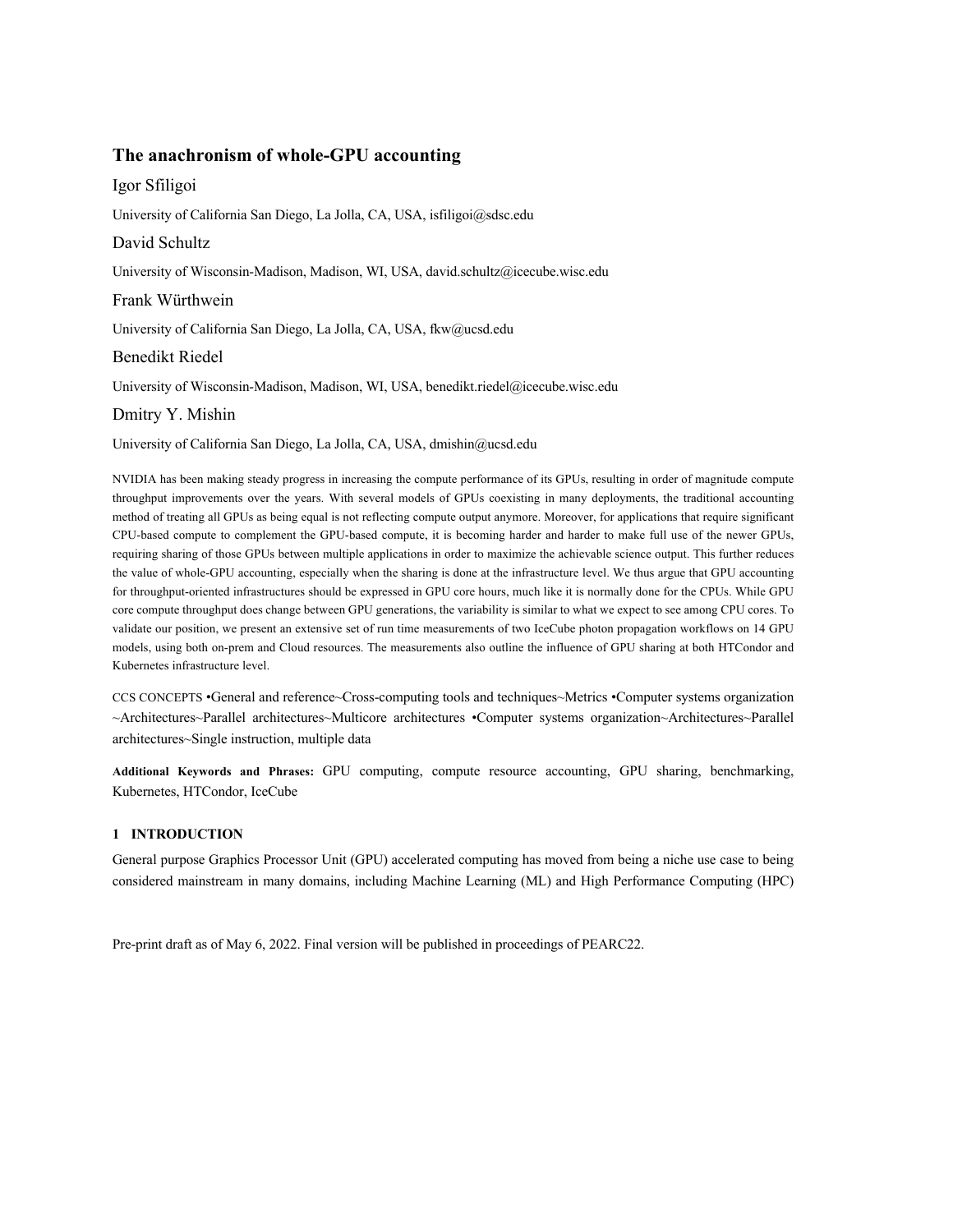# I.Sfiligoi et al. The anachronism of whole-GPU accounting. To be published in proceedings of PEARC22.

simulation environments. The IceCube Neutrino Observatory [1] detector simulation workflows have been one of the early adopters of GPU accelerated compute and remain the leading consumer of GPU resources inside the Open Science Grid (OSG) [2] environment. The amount of simulation output, aka throughput, IceCube is able to get in a day from a single GPU has been steadily increasing with each new generation of NVIDIA GPUs, but older GPU models remain an important contributor to the total science output. There is thus a growing desire to proportionally account the contributed compute resources based on the GPU model, and not just use "*GPU hours*" as the main metric.

IceCube's internal accounting system has been dealing with GPU heterogeneity by running dedicated benchmarks every time a new GPU model was encountered, and thus scaling the contribution based on that [3]. While very reliable for their use case, a more generic accounting solution is needed for general purpose GPU-providing infrastructure providers, like the OSG and the Pacific Research Platform (PRP) [4]. Cloud providers may benefit from it, too, although cost-based accounting there provides a viable alternative already.

The accounting situation is further complicated by the need for GPU sharing, especially at the infrastructure level. As GPU models become faster and faster, it is becoming increasingly hard for an application to keep the GPU fully utilized, since most applications drive the GPU compute from a set of CPU cores. Mapping multiple compute jobs on the same GPU can thus result in a significant boost in total throughput. Each job will however take longer to complete, so it is desirable to properly account for such sharing.

In this paper we explore the option of using "*GPU core hours*" as a fair metric for GPU accounting for throughputoriented infrastructures, much like "*CPU core hours*" has been the main metric used by CPU-focused accounting systems. To validate our assumptions, we measured the runtimes for two IceCube workflows, representing the two extremes of GPU-to-CPU compute ratio, on 14 different GPU models spanning both on-prem and Cloud setups. In the process we also show the importance of GPU sharing to maximize the achievable throughput.

Section 2 provides an introduction to both the two IceCube workflows and the infrastructure setups used for the measurement, alongside the summary of measured runtimes and how they would have been accounted using the standard "*GPU hours*" metric. In Section 3 we analyze those results and showcase the benefits of GPU sharing. Finally, in Section 4 we correlate the observed throughput with the hardware characteristics of the used GPUs, i.e. the GPU core counts, establishing that the "*GPU core hours*" is indeed a reasonable accounting metric for GPU resources.

### **2 TEST SETUP AND RAW RESULTS**

The IceCube detector is located at the geographical south pole and is embedded into the naturally occurring ice there. In order to properly characterize the optical properties of that ice, IceCube has to perform extensive simulation. The problem is too complex for a parametrized approach, so brute-force photon propagation, aka ray-tracing is used. The massive, pleasantly parallel nature of the problem fits perfectly the GPU compute model [5] so all such compute has long been performed exclusively on GPU resources. Nevertheless, the initial properties of the tracked photon are provided from CPUdriven code, which is only minimally parallelizable and cannot effectively use more than two CPU cores, and that can become a bottleneck as GPU compute returns results faster and faster. Not all problems need the same amount of detail, so IceCube users can choose to speed up their compute by, roughly speaking, increasing the size of the target for the photons by some factor, with oversize=1 being the most precise and oversize=4 being the fastest.

The collected runtimes belong to two production IceCube workflows, one using oversize=1 and one using oversize=4, filtering out any jobs that did not run on the resources under our direct control. For the purpose of this paper, we limited ourselves to the GPU resources managed by the PRP Kubernetes on-prem cluster and a dedicated Google Kubernetes Engine (GKE) Cloud-based cluster. Since IceCube uses HTCondor for job scheduling, a HTCondor pilot [6]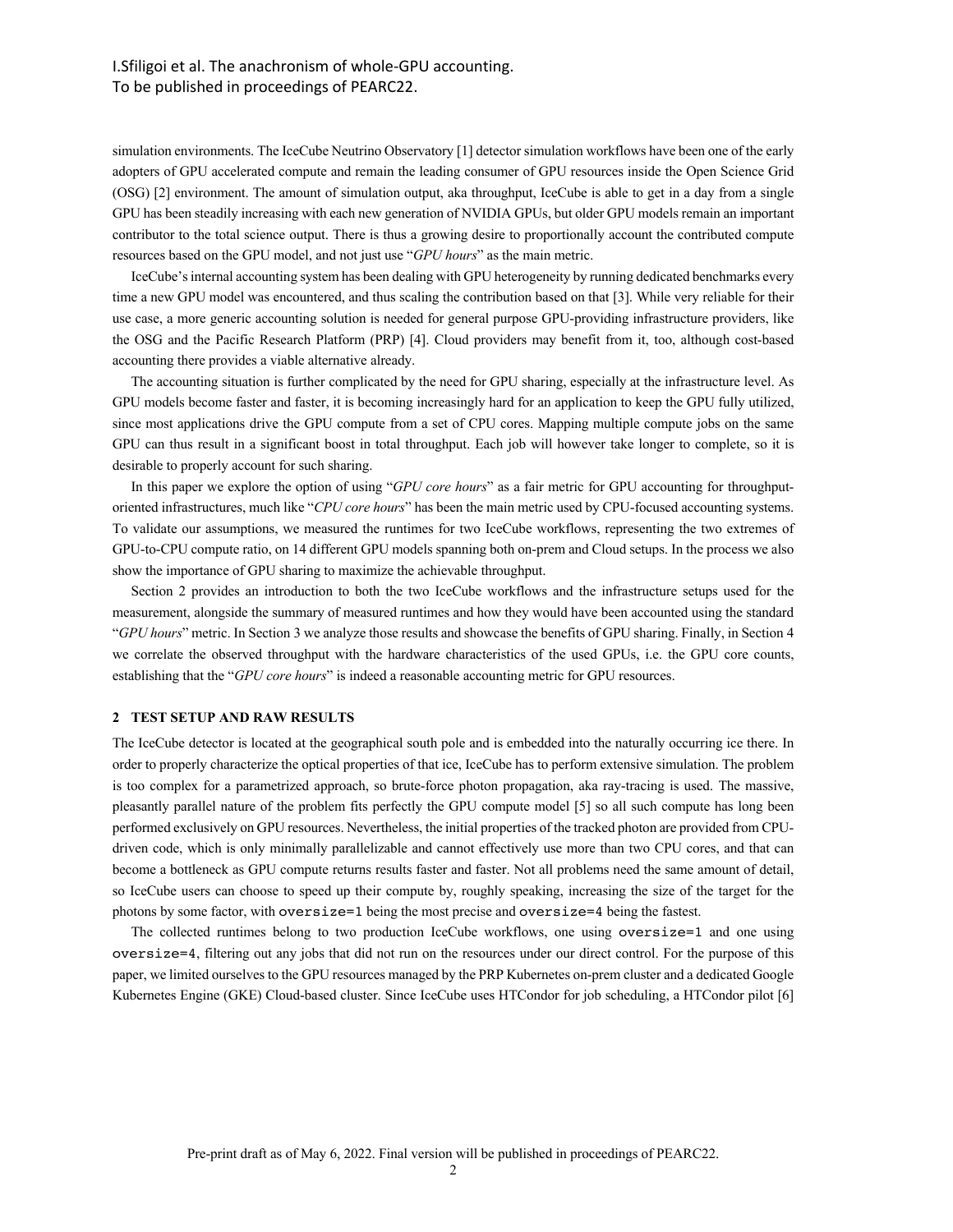was first scheduled on the Kubernetes-managed resources, and HTCondor would then launch the appropriate IceCube job. Each IceCube workflow is composed of thousands of independent simulation jobs and each job operates on slightly different inputs, so runtimes will vary stochastically even on the same identical hardware. We thus group the data by workflow and GPU type, and provide the mean and standard deviation values as the representative measurements.

A fraction of the provisioned GPUs were shared between multiple applications, either at infrastructure or pilot level, since the jobs used less than 5GB of GPU memory each. At the infrastructure level, we tested hardware GPU sharing for the A100 GPUs on both PRP and GKE, using the NVIDIA Multi-Instance GPU (MIG) capability [7], as well as temporally multiplexed GPU sharing on GKE. Inside the HTCondor-based pilots, the GPU sharing was achieved by configuring multiple execution slots that all pointed to the same GPU, which is conceptually comparable to the GKE approach. Note that the infrastructure and pilot level sharing can be combined, and we did run a fraction of the jobs in such a setup.

|  | Infrastructure GPU model |                    | MIG           |               |               | Kubernetes HTCondor Job runtime | Jobs per day   | Job runtime     | Jobs per hour  |
|--|--------------------------|--------------------|---------------|---------------|---------------|---------------------------------|----------------|-----------------|----------------|
|  |                          |                    | Partitions    | Sharing       | sharing       | oversize=1                      | oversize=1     | oversize=4      | oversize=4     |
|  | <b>GKE</b>               | Tesla K80          | None          | None          | None          |                                 |                | $1.82 \pm 0.15$ | $2.0 \pm 0.2$  |
|  | <b>GKE</b>               | Tesla T4           | None          | None          | None          | $11.5 \pm 0.2$                  | $7.5 \pm 0.1$  | $0.87 \pm 0.08$ | $4.2 \pm 0.4$  |
|  | <b>GKE</b>               | Tesla T4           | None          | 2x            | None          | $22.5 \pm 0.9$                  | $7.1 \pm 0.3$  | $1.18 \pm 0.19$ | $6.2 \pm 1.1$  |
|  | <b>GKE</b>               | Tesla T4           | None          | None          | $2\mathrm{x}$ |                                 |                | $1.15 \pm 0.15$ | $6.4 \pm 0.8$  |
|  | <b>GKE</b>               | V100-SXM2          | None          | None          | None          | $7.8 \pm 0.3$                   | $11.0 \pm 0.3$ | $0.88 + 0.08$   | $4.1 \pm 0.4$  |
|  | <b>GKE</b>               | V100-SXM2          | None          | $2x$          | None          | $14.2 \pm 0.2$                  | $12.1 \pm 0.2$ | $1.06 \pm 0.13$ | $6.9 \pm 0.9$  |
|  | <b>GKE</b>               | V100-SXM2          | None          | $3x$          | None          |                                 |                | $1.43 \pm 0.15$ | $7.7 \pm 0.9$  |
|  | <b>GKE</b>               | V100-SXM2          | None          | None          | 3x            |                                 |                | $1.34 \pm 0.14$ | $8.2 \pm 0.9$  |
|  | <b>GKE</b>               | A100-SXM4          | None          | None          | None          | $7.3 \pm 0.1$                   | $11.8 \pm 0.2$ | $0.83 \pm 0.10$ | $4.3 \pm 0.4$  |
|  | <b>GKE</b>               | A100-SXM4          | 2x            | None          | None          | $9.0 + 0.1$                     | $19.3 \pm 0.1$ | $0.91 \pm 0.08$ | $8.0 + 0.7$    |
|  | <b>GKE</b>               | A100-SXM4          | None          | 2x            | None          | $8.4 \pm 0.1$                   | $20.7 \pm 0.2$ | $0.86 \pm 0.08$ | $8.4 \pm 0.7$  |
|  | <b>GKE</b>               | A100-SXM4          | None          | None          | 2x            |                                 |                | $0.78 \pm 0.06$ | $9.2 \pm 0.7$  |
|  | <b>GKE</b>               | A100-SXM4          | 2x            | None          | 3x            |                                 |                | $1.49 \pm 0.07$ | $14.6 \pm 0.7$ |
|  | ${\rm GKE}$              | A100-SXM4          | $7\mathrm{x}$ | None          | None          | $26.1 \pm 0.2$                  | $23.2 \pm 0.1$ | $1.39 \pm 0.12$ | $18.2 \pm 1.5$ |
|  | <b>GKE</b>               | A100-SXM4          | None          | $7\mathrm{x}$ | None          | $26.8 \pm 0.1$                  | $22.6 \pm 0.1$ | $1.32 \pm 0.12$ | $19.3 \pm 1.7$ |
|  | <b>GKE</b>               | A100-SXM4          | None          | None          | 7x            |                                 |                | $1.34 \pm 0.12$ | $19.0 \pm 1.8$ |
|  | PRP                      | Quadro M8000       | None          | None          | None          | $43.7 \pm 0.3$                  | $2.0 + 0.0$    | $1.95 \pm 0.16$ | $1.9 \pm 0.2$  |
|  | PRP                      | <b>GTX 1070</b>    | None          | None          | None          | $16.4 \pm 0.2$                  | $5.2 \pm 0.1$  | $1.04 \pm 0.09$ | $3.5 \pm 0.3$  |
|  | PRP                      | <b>GTX 1080</b>    | None          | None          | None          | $12.4 \pm 0.4$                  | $7.0 \pm 0.2$  | $0.76 \pm 0.19$ | $4.8 \pm 0.5$  |
|  | PRP                      | GTX 1080 Ti        | None          | None          | None          | $9.0 \pm 0.5$                   | $9.7 \pm 0.4$  | $0.76 \pm 0.09$ | $4.9 \pm 1.0$  |
|  | PRP                      | RTX 2080 Ti        | None          | None          | None          | $6.4 \pm 0.4$                   | $13.7 \pm 0.8$ | $0.74 \pm 0.09$ | $4.9 \pm 0.6$  |
|  | PRP                      | <b>RTX 2080 Ti</b> | None          | None          | $2\mathrm{x}$ |                                 |                | $1.23 \pm 0.19$ | $6.0 + 0.9$    |
|  | PRP                      | Titan RTX          | None          | None          | None          | $5.9 \pm 0.5$                   | $14.7 \pm 1.1$ | $0.66 \pm 0.17$ | $5.7 \pm 1.1$  |
|  | PRP                      | V100-SXM2          | None          | None          | None          | $6.2 \pm 0.1$                   | $13.9 \pm 0.1$ | $0.61 \pm 0.05$ | $5.9 \pm 0.5$  |
|  | PRP                      | V100-SXM2          | None          | None          | $3x$          |                                 |                | $1.23 \pm 0.18$ | $9.0 \pm 1.4$  |
|  | PRP                      | A100-PCIE          | None          | None          | None          | $4.5 \pm 0.1$                   | $19.3 \pm 0.6$ | $0.58 \pm 0.05$ | $6.2 \pm 0.6$  |
|  | PRP                      | A100-PCIE          | 2x            | None          | None          | $9.4 \pm 0.1$                   | $18.4 \pm 0.1$ | $0.66 \pm 0.05$ | $11.1 \pm 0.9$ |
|  | PRP                      | A100-PCIE          | 3x            | None          | None          |                                 |                | $0.84 \pm 0.07$ | $12.9 \pm 1.0$ |
|  | PRP                      | A100-PCIE          | 3x            | None          | 2x            |                                 |                | $1.35 \pm 0.14$ | $16.2 \pm 1.8$ |
|  | PRP                      | A40                | None          | None          | None          | $4.2 \pm 0.2$                   | $20.9 \pm 1.3$ | $0.55 \pm 0.06$ | $6.6 \pm 0.6$  |
|  | PRP                      | A40                | None          | None          | 4x            |                                 |                | $0.85 \pm 0.09$ | $17.1 \pm 1.9$ |
|  | PRP                      | <b>RTX 3090</b>    | None          | None          | None          | $3.9 \pm 0.4$                   | $22.4 \pm 1.8$ | $0.65 \pm 0.05$ | $5.6 \pm 0.5$  |
|  | PRP                      | <b>RTX 3090</b>    | None          | None          | 4x            |                                 |                | $0.85 \pm 0.09$ | $17.1 \pm 2.0$ |

Table 1: Measured values for IceCube jobs grouped by resource provider, GPU model and sharing setup. *Job runtime* is the mean value of the measured runtimes, in kseconds, and *Jobs per unit* is the mean of the seconds\_in\_unit/runtime transformation.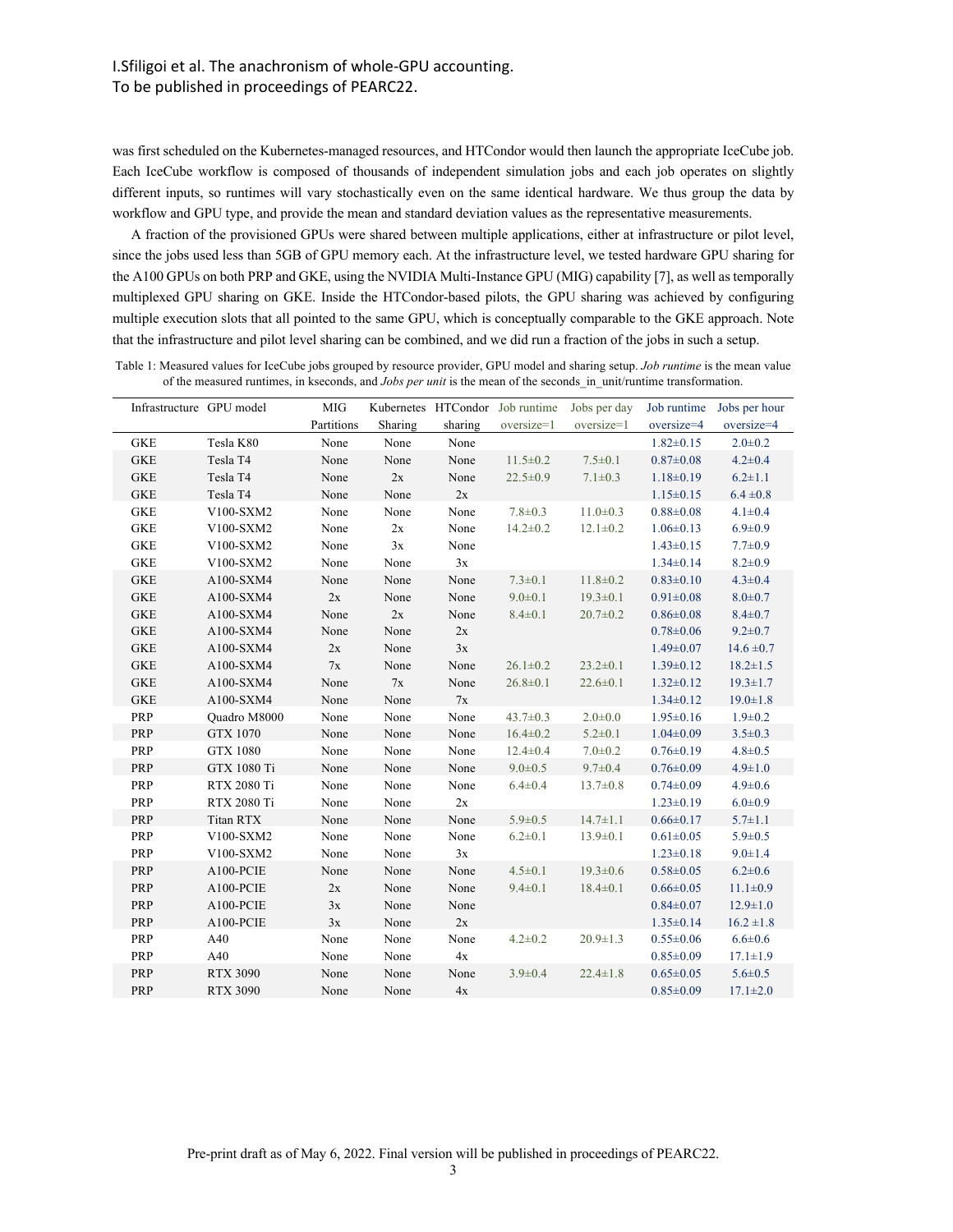The measured runtime results for the two workflows are available in Table 1. Before analyzing the results, we would like to stress that while some of the GPU models in this list are indeed old, they are not obsolete. For example, for throughput-oriented workloads the Tesla K80 GPU is still one of the most cost-effective GPUs that one can rent in the Google Cloud [8], at just \$0.91/day vs 17.76/day for a V100-SXM2, in spot mode.

When looking at the measured runtimes, one can make two straightforward observations:

- 1. The number of jobs per unit of time varies by a factor 10x between GPU models, for both workloads. It is thus obvious that accounting only in "*GPU hours*" will not provide a reasonable estimate of the delivered value, i.e. completed science jobs, in shared heterogeneous deployments.
- 2. The minimum number of applications that must share a GPU to maximize its throughput varies by a factor 7x between GPU models, and it depends both on the workload and supporting environment; for example, the A100 GPUs in PRP are paired with high-frequency low-core-count CPUs, reported as "AMD EPYC 7252 8-Core Processor", while the A100 GPUs in GKE are paired with low-frequency high-core-count CPUs, reported as "Intel(R) Xeon(R) CPU @ 2.20GHz" model 85 stepping 7, resulting in a very different optimal sharing factor for the two. That said, not all applications may be willing, or capable, to share at the maximum ratio, either due to GPU memory sizes or maximum acceptable runtimes. The optimal GPU sharing strategy will thus likely be determined by a mix of infrastructure and user needs, and is likely to change with time. Naively summing the consumed "GPU hours" for each completed job for GPU accounting purposes will thus provide a highly inaccurate picture of the delivered value.

### **3 THE BENEFITS OF GPU SHARING**

As seen in Table 1, many workloads cannot directly make effective use of recent GPU models and sharing a GPU between multiple applications becomes necessary to maximize the achievable throughput. In IceCube case, oversize=4 workflow reaches that point already with the low-power Tesla T4, but even the oversize=1 workload will benefit from sharing of the high-end A100 GPU, when paired with a high-core-count but low-frequency CPU. The benefits of GPU sharing of course change with GPU model and application type, as summarized in Figure 1, but we do observe a 4.5x speedup in the best case, i.e. the oversize=4 workflow running on GKE A100 GPUs.



Figure 1: Ratio of observed *jobs per unit of time*, between best-option shared GPU and full GPU setups.

Choosing the right layer for GPU sharing is mostly a policy issue. The observed runtimes between the three options are roughly comparable in all the scenarios we ran in. The hardware partitioning provides the best isolation properties and would likely be the preferred option in multi-tenant deployments, but it is quite rigid [7] and only supported on the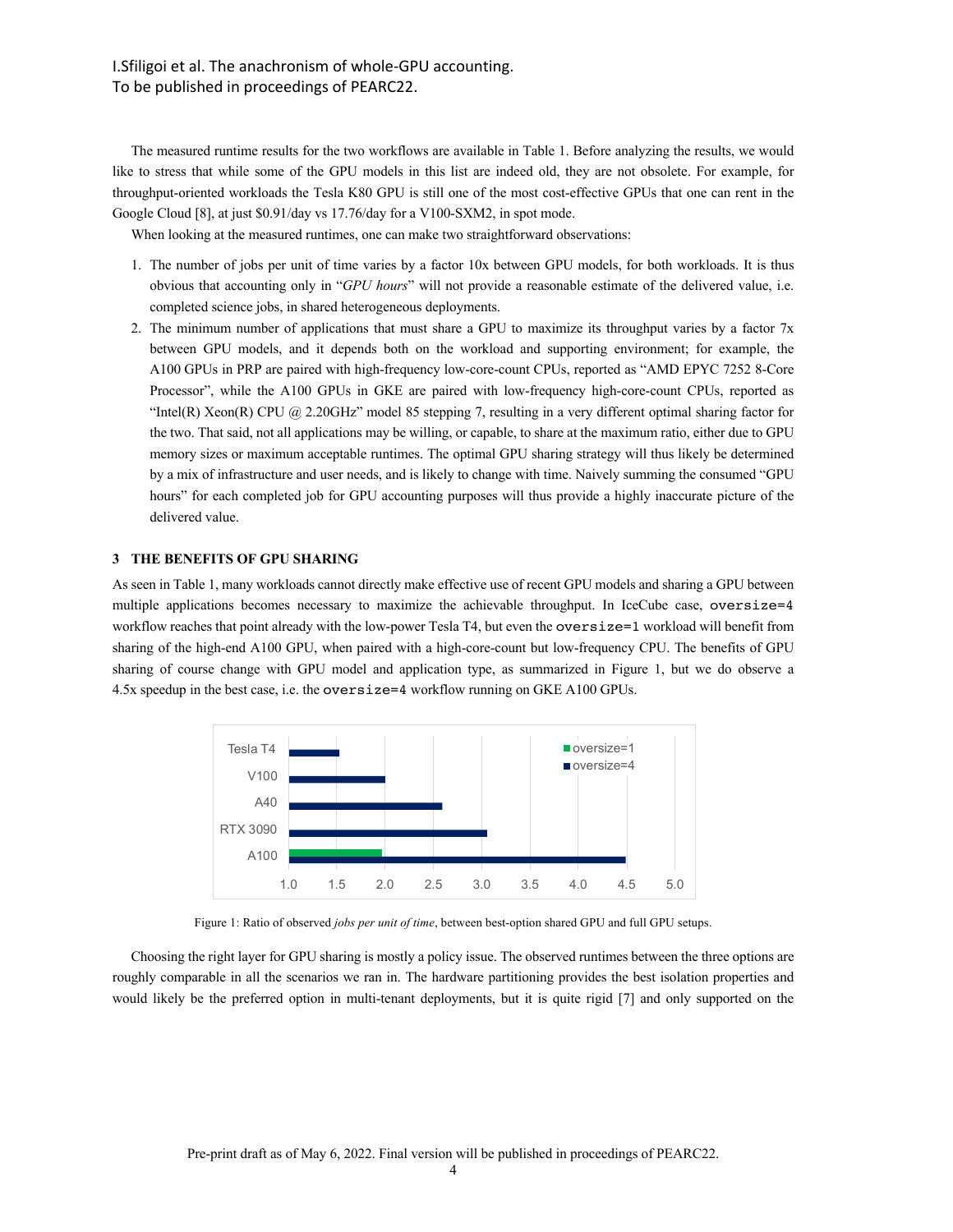A100 GPU. Direct infrastructure level GPU sharing, either using Kubernetes as we did, or HTCondor in batch-managed deployments, is much more flexible but provides very limited isolation guarantees. Pilot level sharing using HTCondor is conceptually similar to infrastructure sharing, but comes with increased draining waste [9] due to the larger job slot count. For completeness, it should be noted that not all user communities rely on a pilot scheduling layer.

### **4 USING GPU CORE HOURS AS A GPU ACCOUNTING METRIC**

Having noted that "*GPU hour*" accounting does not provide a reliable picture of delivered value, we propose an alternative metric, i.e. the simple but reliable "*GPU core hours*" metric, similarly to how "*CPU core hours*" is one of the most popular CPU accounting metrics. Domain-specific metrics would likely be the more precise, but general-purpose infrastructures typically demand application-agnostic accounting metrics. We would also like to emphasize that, to the best of our knowledge, there is no other single standardized GPU-based metric that everyone agrees on.

The number of GPU cores can easily be determined at runtime using the appropriate vendor API. Most GPU-aware resource management systems will have this capability, and we used HTCondor's condor\_gpu\_discover tool to collect the GPU core counts presented in Table 2. The same table also contains the full-utilization throughput measured, from Table 1, alongside the throughput to GPU core count ratio.

| GPU model        | Compute Units<br>(CUs) | Cores<br>per CU | GPU cores | Jobs per GPU<br>oversize=1 | Jobs per kcores<br>oversize=1 | Jobs Per GPU<br>oversize=4 | Jobs per kcores<br>oversize=4 |
|------------------|------------------------|-----------------|-----------|----------------------------|-------------------------------|----------------------------|-------------------------------|
| Quadro M8000     | 13                     | 128             | 1664      | $2.0 \pm 0.0$              | $1.2 \pm 0.0$                 | $1.9 \pm 0.2$              | $1.14 \pm 0.12$               |
| Tesla K80        | 13                     | 192             | 2496      |                            |                               | $2.0 \pm 0.2$              | $0.80 \pm 0.08$               |
| GTX 1070         | 15                     | 128             | 1920      | $5.2 \pm 0.1$              | $2.7 \pm 0.1$                 | $3.5 \pm 0.3$              | $1.82 \pm 0.16$               |
| <b>GTX 1080</b>  | 20                     | 128             | 2560      | $7.0 \pm 0.2$              | $2.7 \pm 0.1$                 | $4.8 \pm 0.5$              | $1.88 \pm 0.20$               |
| GTX 1080 Ti      | 28                     | 128             | 3584      | $9.7 \pm 0.4$              | $2.7 \pm 0.1$                 | $4.9 \pm 1.0$              | $1.37 \pm 0.28$               |
| RTX 2080 Ti      | 68                     | 64              | 4352      | $13.7 \pm 0.8$             | $3.2 \pm 0.2$                 | $6.0 \pm 0.9$              | $1.38 \pm 0.21$               |
| Titan RTX        | 72                     | 64              | 4608      | $14.7 \pm 1.1$             | $3.2 \pm 1.2$                 | $5.7 \pm 1.1$              | $1.24 \pm 0.24$               |
| Tesla T4         | 40                     | 64              | 2560      | $7.5 \pm 0.1$              | $2.9 \pm 0.0$                 | $6.2 \pm 1.1$              | $2.42 \pm 0.43$               |
| $V100-SXM2$      | 80                     | 64              | 5120      | $13.9 \pm 0.1$             | $2.7 \pm 0.0$                 | $9.0 \pm 1.4$              | $1.76 \pm 0.27$               |
| <b>RTX 3090</b>  | 82                     | 128             | 10496     | $22.4 \pm 1.8$             | $2.1 \pm 0.2$                 | $17.1 \pm 2.0$             | $1.63 \pm 0.19$               |
| A40              | 84                     | 128             | 10752     | $20.9 \pm 1.3$             | $1.9 \pm 0.1$                 | $17.1 \pm 1.9$             | $1.59 \pm 0.18$               |
| $A100$ -PCIE     | 108                    | 64              | 6912      | $19.3 \pm 0.6$             | $2.8 \pm 0.1$                 | $16.2 \pm 1.8$             | $2.34 \pm 0.26$               |
| $A100-SXM4$      | 108                    | 64              | 6912      | $23.2 \pm 0.1$             | $3.4 \pm 0.0$                 | $19.3 \pm 1.7$             | $2.79 \pm 0.25$               |
| A100 MIG 1g.5gb  | 14                     | 64              | 896       | $3.3 \pm 0.0$              | $3.7 \pm 0.0$                 | $2.6 \pm 0.2$              | $2.90 \pm 0.24$               |
| A100 MIG 2g.10gb | 28                     | 64              | 1792      | $6.5 \pm 0.0$              | $3.6 \pm 0.0$                 | $5.4 \pm 0.6$              | $3.00 \pm 0.33$               |

Table 2: Measured values correlated with GPU core counts.

The correlation between application throughput and GPU cores is of course not perfect. Different generations of GPUs, and even different target markets, will result in a different balance of resources inside each GPU core, and thus different application throughput. Nevertheless, the spread between highest and lowest throughput per core is only about 3x, significantly lower than the 10x spread we saw when looking at whole-GPU throughput. It is also consistent with what one typically sees when comparing throughput per CPU core.

Furthermore, when using hardware GPU partitioning, the application is aware of how many GPU cores are available to it and can properly record that information. The accounting can then be done by simply summing the attributes in the job history. In the case of GPU sharing, the situation is a little more complicated but, again, similar to what happens when a CPU is shared; most of the time an application will only get a subset of the available cores and will be accounted for